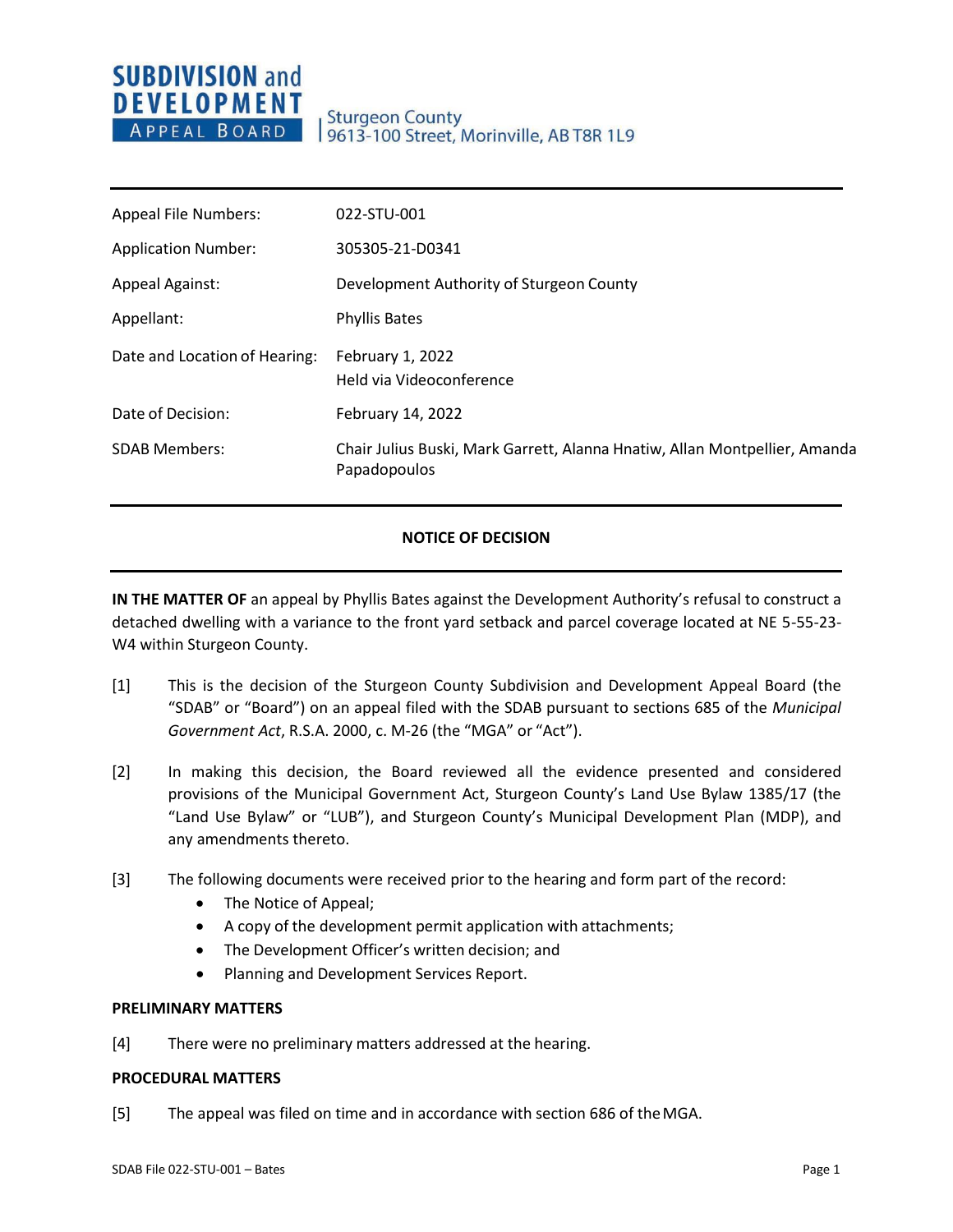- [6] There were no objections to the proposed hearing process as outlined by the Chair.
- [7] There were no objections to the composition of the Board hearing the appeal.
- [8] The Board is satisfied that it has jurisdiction to deal with this matter.

### **ISSUES**

- [9] The Appellant raised the following grounds of appeal:
	- The lot size is 100 feet x 100 feet and a setback of 115 feet puts it off the property.
	- The Appellant was never informed that her land is considered Agriculture as her property taxes indicate Residential.
	- Using only 15% of her lot is not acceptable.

### **RECOMMENDATION OF THE DEVELOPMENT AUTHORITY**

Carla Williams, representative for the Development Authority, provided a presentation which outlined the Development Authority's refusal of development permit application 305305-21-D0341 for the following reasons:

- 1. The property is in the AG Agriculture (Residential) District. The replacement dwelling is proposed to be located 15.2 metres from the front property line. The minimum front yard setback for a dwelling is 35 metres. A variance of 19.8 metres or 56.6% was requested and the maximum variance that can be granted by the Development Authority is 50%.
- 2. The existing detached garage is approximately 2 metres from the front property line and is considered legally non-conforming.
- 3. The previous dwelling was located approximately 8.5 metres from the front property line and the new dwelling is proposed to be setback to a more suitable setback of 15.2 metres.
- 4. The proposed dwelling meets all other setback requirements.
- 5. The maximum parcel coverage on an AG Residential parcel is 15% which is calculated by dividing the total amount of building footprint on a parcel by the total parcel area. The parcel coverage was calculated at 22.3%.
- 6. Land Use Bylaw Section 2.8.4 states there shall be no variance from the regulations prescribing parcel coverage.
- 7. An Agriculture parcel is typically 2.47 acres in area to accommodate for private sewage. The subject parcel is smaller in area than most unserviced Hamlet (R3) and Country Residential Estate (R2) parcels within the County. The maximum parcel coverage for R3 and R2 lots is 35%. Therefore, the maximum parcel coverage for the subject lot should be higher than 15% given its size.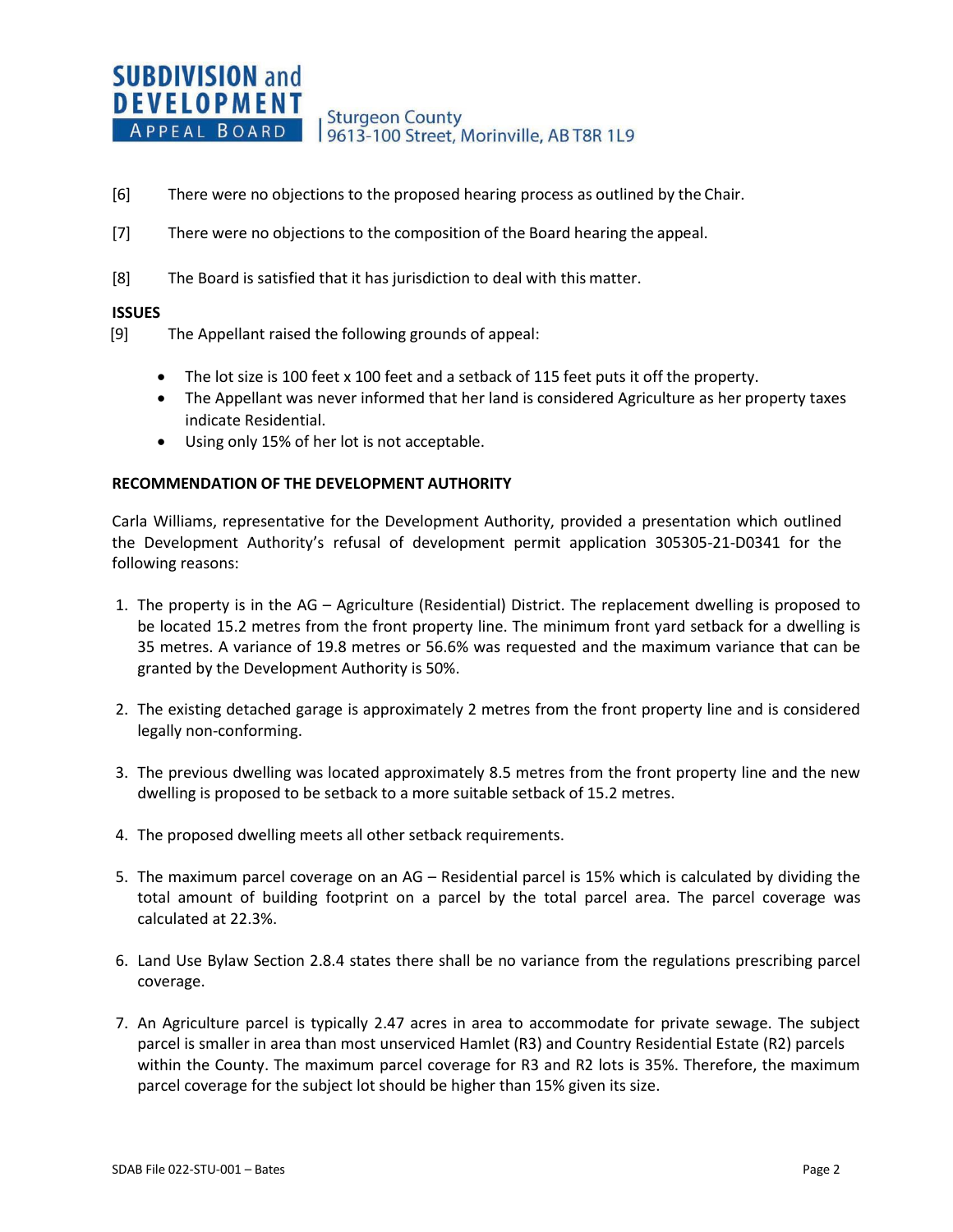8. The parcel is to be serviced with a cistern and septic tank in accordance with the Alberta Private Sewage Systems Standards.

## **SUMMARY OF APPELLANT'S POSITION**

- [10] The previous house was the family home her husband grew up in. The house burned down and she would like to rebuild on the same property.
- [11] The lot is only 30 meters long and cannot meet the 35-metre setback. If she were to move the home any further back on the property, it would place the building over the existing septic tank.
- [12] She has been unable to find a modular home that is under 28 feet wide and the only other option for her would be a trailer and due to her age, she would prefer to not have to deal with all the maintenance that comes with a trailer.

## **DECISION OF THE BOARD**

- **[13] The Board GRANTS the appeal and REVOKES the decision of the Development Authority made on December 31, 2021, to refuse development permit application 305305-21-D0341, and approves the development permit with the following conditions:**
- 1. The single detached dwelling (modular home) is to be placed in accordance with the approved site plan.
- 2. Prior to any construction occurring on site, a separate building permit shall be obtained and approved. Minimum construction standards shall conform to the requirements of the current Alberta Building Code.
- 3. Separate electrical, gas, plumbing and private sewage disposal permits shall be obtained as required.
- 4. Drainage measures undertaken as part of a development shall not negatively impact adjacent parcels by way of flooding or inundation through the redirection of surface water. If drainage of a development is found to affect adjacent parcels, all mitigating measures required to remedy the problem including drainage structures, drainage easements and retaining walls shall be at the sole expense of the landowner of the parcel where the mitigating measures are required.
- 5. If the development authorized by a permit is not commenced within 12 months from the date of its issuance, or is not carried out with reasonable diligence, the development permit approval ceases and the development permit is deemed to be void, unless an extension to this period has been previously granted by the Development Authority.
- 6. No person shall keep or allow in any district any object or chattel which, in the opinion of the Development Approving Authority, is unsightly or tends to adversely affect the amenities of the district. Any excavation, storage or piling up of materials needed during the construction stage shall have all necessary safety measures undertaken and the owner of such materials or excavation assumes full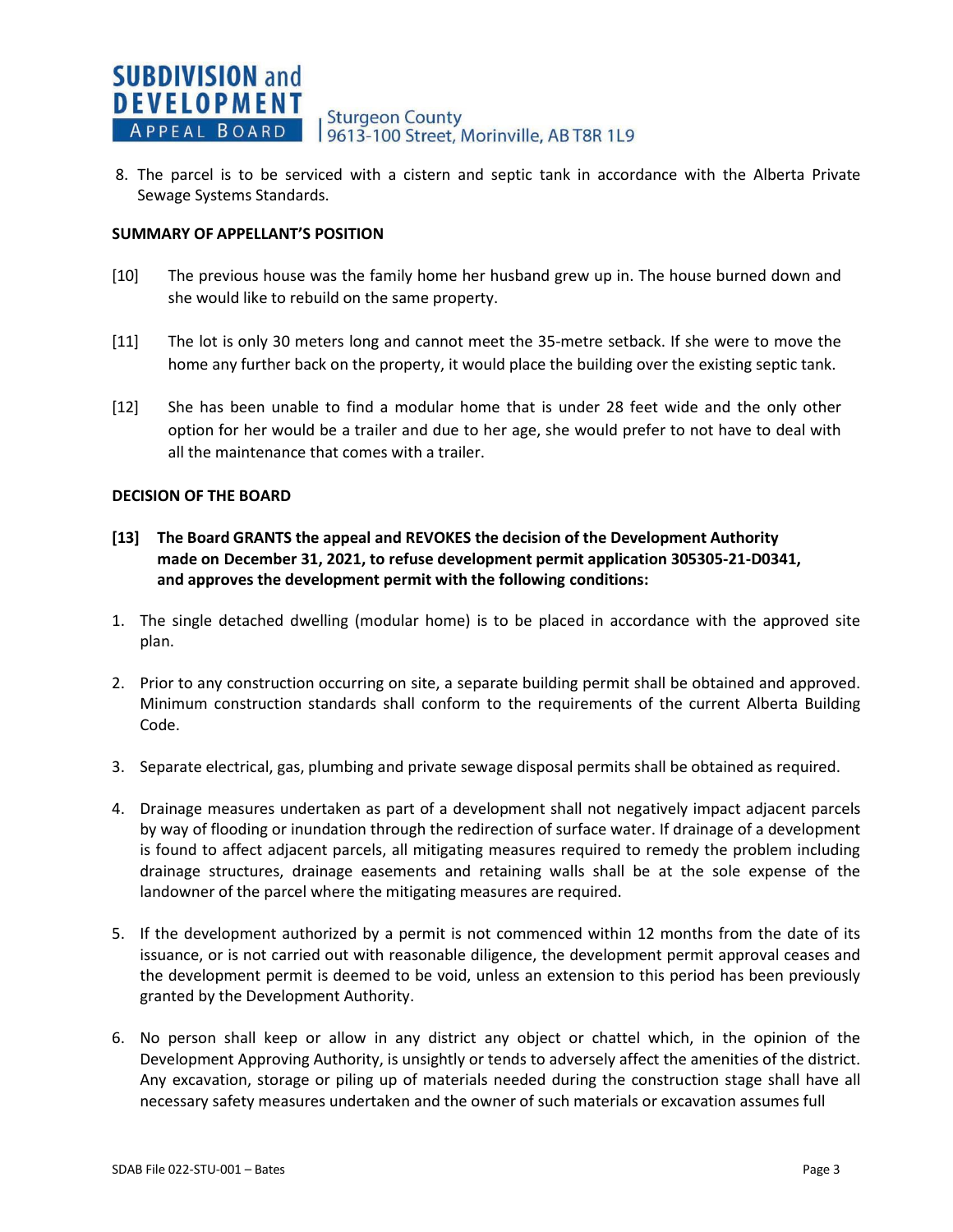#### **SUBDIVISION and DEVELOPMENT Sturgeon County** Sturgeon County<br>9613-100 Street, Morinville, AB T8R 1L9 APPEAL BOARD

responsibility to ensure the situation does not prevail any longer than reasonably necessary to complete a particular stage of construction work.

## *Advisory Notes*

- 1. Please be advised an approved building permit is required prior to any construction occurring on site. Construction occurring prior to the issuance of a building permit is subject to a double fee penalty.
- 2. Please contact Alberta 1 Call at 1-800-242-3447 for utility locates at least two days prior to the commencement of construction. The development cannot encroach into or over a utility easement or right of way.
- 3. It is the responsibility of the developer to ensure that the applicant/landowner complies with any federal or provincial laws/legislation and that any required permits are obtained. All development will comply and be consistent with any license, permit, approval, authorization, regulation, or directive established by the Alberta Energy Regulator and Alberta Environment. The applicant/landowner must also comply with the conditions of any easement of covenant which affects the development.

## **REASONS FOR THE DECISION**

- [14] The Appellant's request is to construct a detached dwelling with a variance to the front yard setback and parcel coverage. Section 2.8.6 of the Land Use Bylaw states that the maximum amount of variance that may be granted by the Development Authority in the AG - Residential district is 50% and that a variance in excess of what has been prescribed shall be refused by the Development Authority. The requested variance of 56.6% exceeds the maximum percentage that may be granted.
- [15] Section 11.1.4 of the Land Use Bylaw states that the maximum parcel coverage in the AG Agriculture district is 15%. The parcel coverage of the proposed dwelling is 22.3%. Section 2.8.4 of the Land Use Bylaw states that there shall be no variance from the regulations prescribing parcel coverage.
- [16] The Board finds that, in accordance with section 687(3)(d) of the *Municipal Government Act*, the Board may issue a development permit even though the proposed development does not comply with the Land Use Bylaw if, in the Board's opinion, the proposed development would not unduly interfere with the amenities of the neighbourhood or materially interfere with or affect the use, enjoyment or value of neighbouring parcels of land, and the proposed development conforms with the use prescribed for that land in the Land Use Bylaw.
- [17] The Board received evidence that the application is to replace a home that was destroyed by fire. The Board received evidence from the Development Officer that the subject parcel is smaller in area than most unserviced Hamlet (R3) and Country Residential Estate (R2) parcels within the County and that the maximum parcel coverage for R3 and R2 lots is 35%. Therefore, the maximum parcel coverage for the subject lot should be higher than 15% given its size.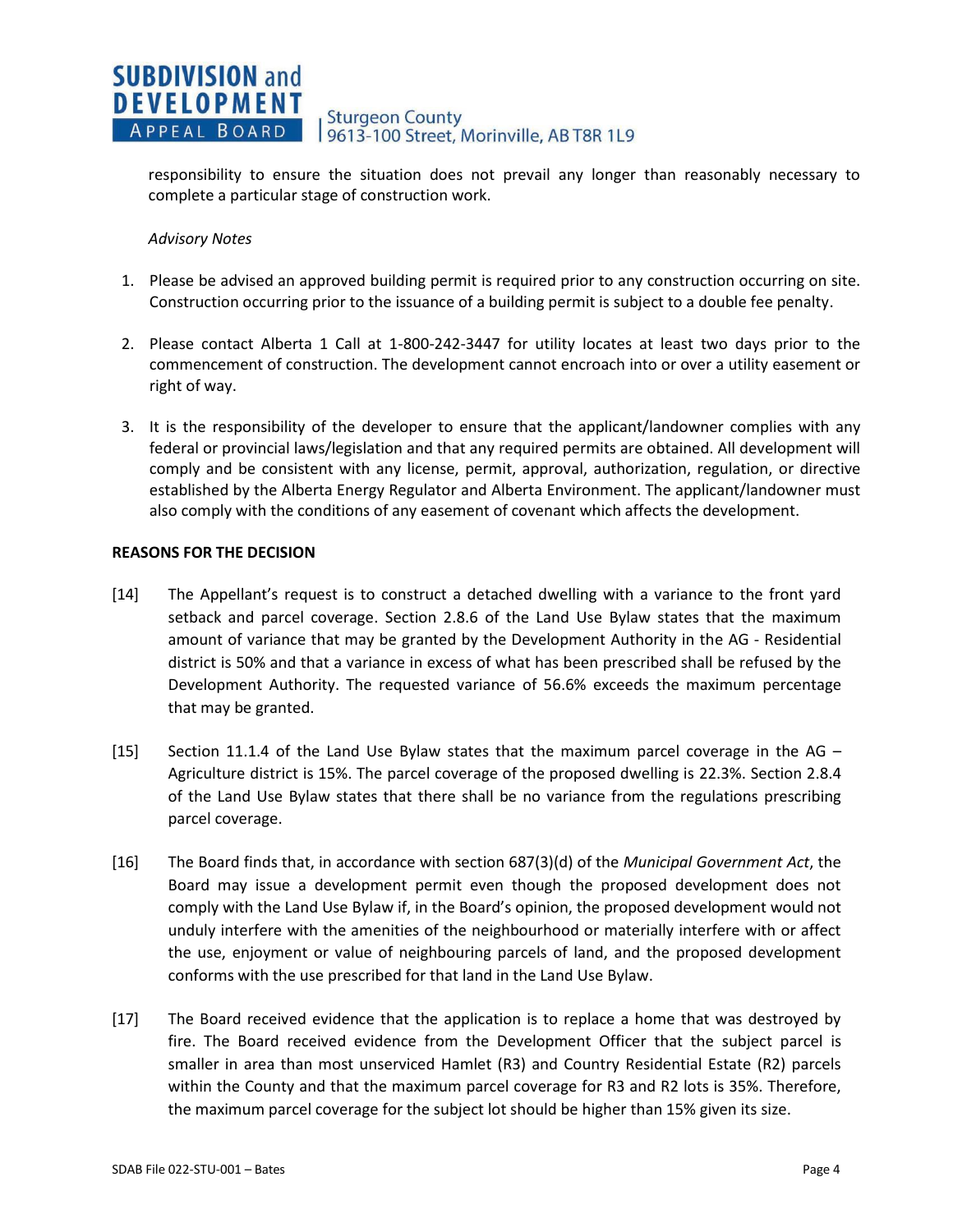### **SUBDIVISION and DEVELOPMENT Sturgeon County** APPEAL BOARD 9613-100 Street, Morinville, AB T8R 1L9

- [18] The Board did not receive submissions from neighbouring property owners or evidence from the Development Officer suggesting that the proposed development would unduly interfere with the amenities of the neighbourhood or materially interfere with or affect the use, enjoyment or value of neighbouring parcels of land.
- [19] The Board finds that the proposed development conforms with the use prescribed for that land in the Land Use Bylaw, with a single detached dwelling being a permitted use within the AG  $-$ Agriculture District.
- [20] For all of these reasons, the Board has decided to grant the appeal and revoke the decision of the Development Authority to refuse the development permit.

Dated at the Town of Morinville, in the Province of Alberta, this 14<sup>th</sup> day of February 2022.

HBush

Julius Buski, Chair

*Subdivision and Development Appeal Board lies with the Alberta Court of Appeal on a matter of law or jurisdiction. In accordance with Section 688(2)(a), if a decision is being considered, an application for* permission to appeal must be filed and served within 30 days after the issuance of the decision and, notice of the *application for permission must be provided to the Subdivision and Development Appeal Board and in accordance with Section 688(2)(b), any other personsthat the judge directs.*